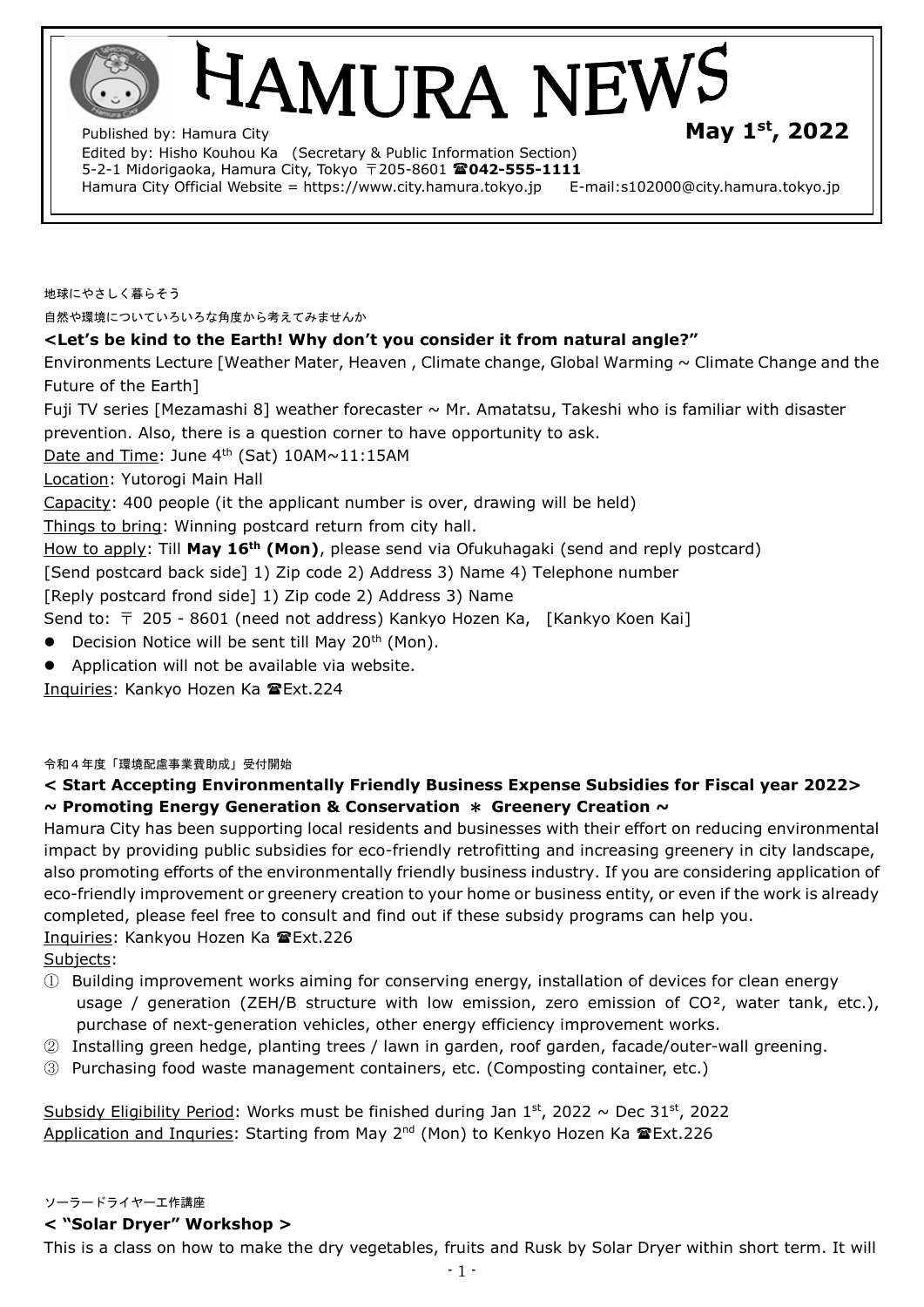make food materials to be sweeter and delicious, the best preserved foods for emergency periods. There is also having cooking recipes introductions.

Date: May 21<sup>st</sup> (Sat), 1:30PM  $\sim$  4PM

Eligibility: Hamura Residents and workers have preference over those from other municipalities.

Location: Sousakushitsu 1 on the 3<sup>rd</sup> floor of Yutorogi Center.

Capacity: First 10 Fee: ¥1,200 for ingredients

Things to Bring: Bottle of drinking water and Pen

Application and Inquiries: Please call or come to Kankyou Hozen Ka, Ext. 225 or send an e-mail to [s205000@city.hamura.tokyo.jp,](mailto:s205000@city.hamura.tokyo.jp) no later than March 18<sup>th</sup> (Wed), 5PM.

5月は「燃やせるごみ分別強化月間」

## **< May is "Burnable Waste Accurate Separation Month" >**

In order to reduce the amount of Burnable waste, May, September and February are designated as "Burnable Waste Separation Enhancement Month" every year. Please separate what can be recycled as a resource, not as burnable waste.

## **Decreasing & Sorting points: 減量、分別のポイント**

- Kitchen waste: Drain well
- Direct Mail or school print : "Miscellaneous Paper"
- Items with plastic mark : After removing dirt, "Plastic containers and packaging"
- Sheets, blankets and clothes: Bundled with strings, "Used Clothes / Fibers"
- PET bottle: Remove the cap and label, body is PET bottle and label is "Plastic containers and packaging"

Food loss: Make a note of shopping and only buy what you need.

Inquiries: Seikatsu Kankyou Ka FExt. 205

「はむらエコアクションポイント」抽選会

令和 3 年度後期分(10月1日~3月31日)

# **<Hamura Eco Action point lottery> Fiscal Year 2021 the Late half period**

**(October 1st ~ March 31st) >**

## Date and Time: May 13<sup>th</sup> (Fri) 10AM~

Location: Hamura City East Building 4F Special Meeting Room Eligibility: Hamura Eco-Action Point Project Participants Thing to Bring: Hamura Eco-Action Point lottery ticket (copy) The prize are convenient and kind to earth items: 1,000 points course  $\sim$  3 LED bulbs with human sensor (1) 500 points course  $\sim$  Cutting board made of Tama Wood (3) 300 points course  $\sim$  Hamura Rice 1.5 Kg (10) Inquiries: Kankyo Hozen Ka 雷Ext. 224

## お知らせ **INFORMATION**

2022年度 外国人のためのリレー専門家相談会 開催予定表

## **FREE CONSULTATION FOR FOREIGN RESIDENTS FY2022 SCHEDULE**

- Professionals in various fields: Lawyers, administrative scriveners, certified social insurance labor consultants, medical doctors, etc.
- Consultations available for a variety of issues: Residence status, visas, marriage, divorce, labor-related issues, education and access to higher education, pensions and insurance, taxes, medical care, problems related to accommodation, contracts, etc.

 $-2-$ 

- **•** Interpreters in various languages
- Strict protection of confidentiality
- Free of charge



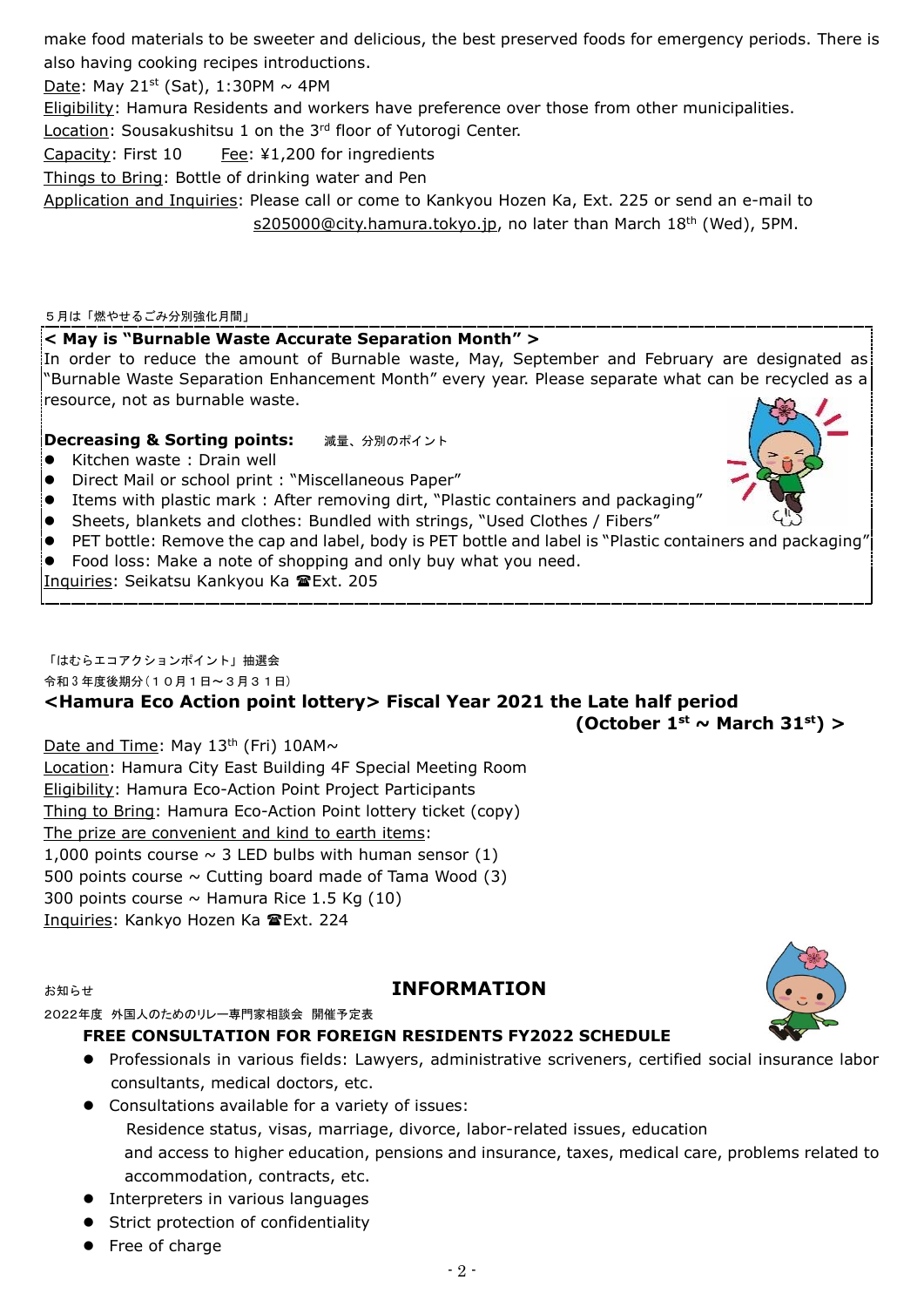| No.                     | <b>Date and Time</b>                                                                                                               | <b>Venue</b>                                                                                                                                       | <b>Sponsor / Inquiries</b>                                                                                                   |  |  |
|-------------------------|------------------------------------------------------------------------------------------------------------------------------------|----------------------------------------------------------------------------------------------------------------------------------------------------|------------------------------------------------------------------------------------------------------------------------------|--|--|
| $\mathbf{1}$            | May $28^{th}$ (Sat)2:30PM $\sim$<br>4:30PM<br>Reservation required<br>Deadline: May 21(Sat)                                        | Musashino Swing Building 10F<br>Skyroom 2-14-1 Sakai Musashino<br>Shi<br>*Online<br>consultation<br>also<br>is<br>available.                       | Musashino International<br>Association 20422-56-2922                                                                         |  |  |
| $\overline{\mathbf{2}}$ | June $26th(Sun)1:30PM ~$<br>4:30PM<br>*Reservation required<br>Deadline: June 9th (Thu)                                            | *Online consultation via Zoom.<br>(Please contact the host if online<br>consultation is inconvenient for<br>you.)                                  | Itabashi<br>Culture<br>and<br>Exchange<br>International<br>Foundation<br>203-3579-2015                                       |  |  |
| 3                       | July $30^{th}$ (Sat)10:30AM ~<br>3PM<br>*Reservation required<br>Deadline: July 15 <sup>th</sup> (Fri)                             | Sancha Sharenade Hall, 2-16-7<br>Taishido, Setaya Ku                                                                                               | Setagaya City Culture and<br><b>International Affairs Division</b><br>203-6304-3439                                          |  |  |
| $\overline{\mathbf{4}}$ | August 27 <sup>th</sup> (Sat) 1PM $\sim$<br>4:30PM<br>*Reservation required<br>Deadline: Aug 24 <sup>th</sup> (Wed)                | Class room, mics Ota, 1F Ota City<br>Center,<br>$5 - 13 - 26$<br>Consumer<br>Kamata, Ota-Ku                                                        | Ohta Citizen's Network for<br>Peoples'<br>Togetherness<br>(OCNet) 203-3730-0556<br>Legato Ota 203-3731-3831                  |  |  |
| 5                       | Sep $4th$ (Sun) 1:30PM $\sim$<br>3:30PM<br>*Reservation required<br>Deadline: Aug 28 <sup>th</sup> (Sun)                           | Civic<br>5F<br>Center<br>Bunkyo<br>Conference<br>$1 - 16 - 21$<br>Room,<br>Kasuga, Bunkyo-Ku<br>*Online consultation via Zoom is<br>also available | Bunkyo Multilingual Support<br><b>Network</b><br>Email:<br>bunkyotagen5sn@gmail.com                                          |  |  |
| 6                       | Sep 10 <sup>th</sup> (Sat)<br>1PM $\sim$<br>5PM<br>*Reservation required<br>Deadline: Sep 5 <sup>th</sup> (Mon)                    | 1-20-6 3F Higashi-Ueno, Taito-Ku<br>*Online consultation via Zoom is<br>also available                                                             | Globe Community Interaction<br>URL: http://gci.or.jp/<br>Email: office@gci.or.jp                                             |  |  |
| $\overline{\mathbf{z}}$ | Oct 1 <sup>st</sup> (Sat) 10AM $\sim$<br>3:30PM<br>*Reservation required<br>Deadline: Sep 30 <sup>th</sup> (Fri)                   | Tachikawa City General Branch<br>Office,<br>$2 - 2 - 27$<br>Akebonocho,<br>Tachikawa-Shi                                                           | NPO Tachikawa Multicultural<br>Center<br>2042-527-0310                                                                       |  |  |
| 8                       | Oct $8th$ (Sat) 1PM $\sim$ 4PM                                                                                                     | Bar Associations Building 3F,<br>Kasumigaseki Legal Counseling<br>Center, 1-1-3 Kasumigaseki,<br>Chiyoda-ku                                        | Contact: Daiichi Tokyo Bar<br>Association 203-3595-8575                                                                      |  |  |
| У                       | Oct 22 <sup>nd</sup> (Sat) $1PM \sim 5PM$<br>*Reservation required<br>Deadline: Oct 15 <sup>th</sup> (Sat)                         | Chofu City Culture Hall Tazukuri<br>3F Conference Room, 2-33-1<br>Kojimacho, Chofu-shi                                                             | Chofu International Friendship<br>Association 2042-441-6195                                                                  |  |  |
| 10                      | Nov $5th$ (Sat) 1PM $\sim$ 4PM                                                                                                     | Nakano Zero Nishi-Kan, 2-9-7<br>Nakano, Nakano-ku                                                                                                  | Association for Nakano<br><b>International Communications</b><br>203-5342-9169                                               |  |  |
| 11                      | Nov $19th(Sat)$<br>2PM $\sim$<br>4:40PM<br>*Reservation<br>required<br>from: Oct 7 <sup>th</sup><br>$(Fri)$ , in<br>order received | Higashimurayama Central<br>Community Hall, 2-33-2 Honcho,<br>Higashimurayama shi.                                                                  | Higashimurayama City<br>Citizen's Consultation and<br><b>Interaction Section</b><br>2042-393-5111                            |  |  |
| 12                      | 2PM $\sim$<br>Dec $10th$ (Sat)<br>4PM                                                                                              | Kanda Kosho Center Building 6F,<br>CINGA office, 2-3 Kanda<br>Jimbocho, Chiyoda-ku                                                                 | CINGA Citizen's Network for<br><b>Global Activities</b><br>203-6261-6225                                                     |  |  |
| 13                      | Jan 28 <sup>th</sup> (Sat) 1PM~4PM<br>*Reservation required<br>Deadline: Jan 20 <sup>th</sup> (Fri)                                | Minato International<br>Communication Space, toei<br>Kita-Aoyama 1-chome Apart.<br>Building 3F, 1-6-3 Kita-Aoyama,<br>Minato-ku                    | Minato International<br>Association 203-6440-0233                                                                            |  |  |
| 14                      | Feb $18th$ (Sat) $1PM \sim 4PM$<br>*Reservation required                                                                           | Suginami City Office, 1-15-1<br>Asagaya - Minami, Suginami-ku                                                                                      | Suginami Association for<br>Cultural Exchange<br>203-5378-8833                                                               |  |  |
| 15                      | March 12 <sup>th</sup> (Sun) 1:30PM<br>$\sim$ 3:30PM<br>*Reservation required<br>Deadline: Mar 9 <sup>th</sup> (Thu)               | Machida City Machida Shimin<br>Forum 4F, 4-9-8 Haramachida,<br>Machida-shi                                                                         | Machida Cultural and<br><b>International Exchange</b><br>Foundation, Machida<br><b>International Center</b><br>☎042-722-4260 |  |  |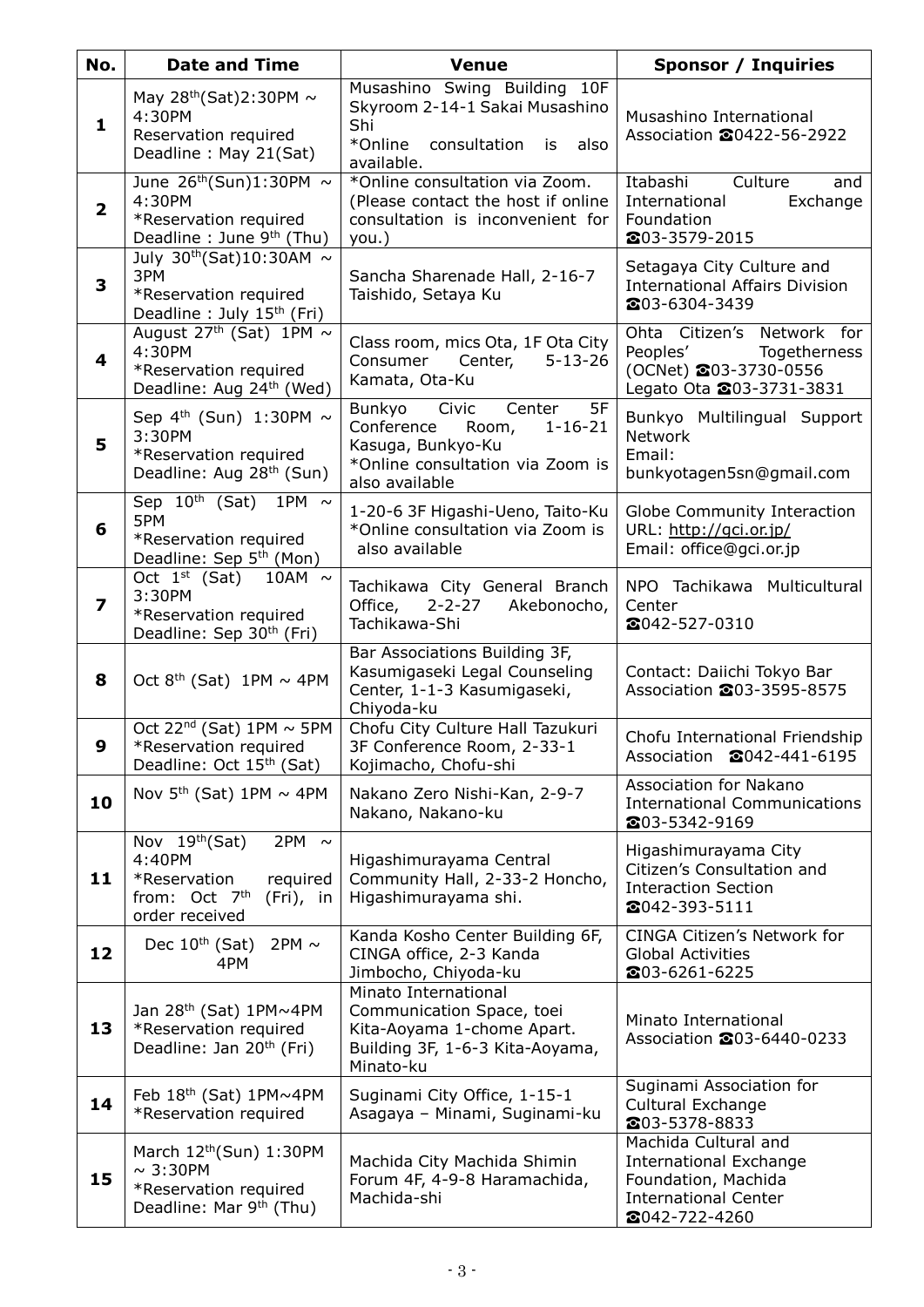## 新型コロナワクチン接種 その24 **VACCINATION OF COVID-19 Part 24**

スポーツセンターを利用できない期間を延長します

### **<Extend the period to use Sports Center for Vaccination>**

The city is preparing for the  $4<sup>th</sup>$  COVID-19 vaccination based on the national policy. Along with this, the following period will be postponed to use Sports Center 2<sup>nd</sup> Hall.

Period before change: until July 31<sup>st</sup>, 2022 -- $\rightarrow$  after change: until March 31st, 2023. \*\* Subject to change schedule depending on the status of vaccination situation.



#### **<If you get COVID-19 infection before you get the 3rd vaccine. >**

Those who have COVID-19 infection after completing the  $1<sup>st</sup>$  and  $2<sup>nd</sup>$  vaccination will receive the  $3<sup>rd</sup>$ vaccination. The interval is set to 3 months as a guide. This is not the case if the person is in good physical condition and withes to be vaccinated promptly, but it will be judged by doctor who will pre-examine on the vaccination day.

\*\* Reference: Ministry of Health, Labor and Welfare "Points for confirming pre-examination slips ver. 6.0 (April 13th, 2022)

Inquiries: Hamura City New Coronavirus (COVID-19) Call Center 20570-030207, 9AM~5PM (include Saturday, Sunday and Holidays)

\*\* For Hearing-Impaired person, please use fax 042-554-4767 or phone relay services Kenko Ka (in Hoken Center) $E$ Ext.627~630

#### 熱が出た!どうしよう コロナかも?と思った時の相談窓口

## **Consultation Counter when you think it might be COVID-19**

- ◆ What should I do ~ **FEVER**
	- 1) Call your home doctor
	- 2) If you do not have home doctor, please go to medical facility. Details via Hamura Koho 5/1 version QR code.
	- 3) Tokyo Metropolitan Fever Consultation Center

03-5320-4592 24hours (include Saturdays, Sundays and Holidays)

03-6258-5780 24hours (include Saturdays, Sundays and Holidays)

Or Tokyo Metropolitan Fever Consultation Center Medical Facilities direct dial **雪**03-6630-3710 24 hours (include Saturdays, Sundays and Holidays)

#### 市営住宅入居登録者募集

#### **< Hamura City Public Housing (Shiei Juutaku) >**

Shiei Juutaku housings are managed by the city government in purpose of providing affordable housings for low-income earners having housing problems.

People can sign up for the FY 2022 tenant program. The application of housings for general household or elderly household are now accepted.

Housing at the following districts: Please inquiry.

- **•** For general household  $\sim$  Sakae-Cho, Tamagawa, Mihara, Mazaka, and Hane Kami
- $\bullet$  For elderly household  $\sim$  Fujimidaira, Mihara, Hanekami
- For wheel-Chair  $\sim$  Hanekami only

Eligibility: Applicant must have been a Hamura City citizen for at least 2 years, who haven't city tax delinquency, income restrictions etc. Tax payment history will also be put into consideration.

How to apply and Inquiries: May 6<sup>th</sup> (Fri)  $\sim 16^{\text{th}}$  (Mon), submit to City Hall 2F Kenchiku Ka

\* The candidates will be selected by open drawing on June 21<sup>st</sup> (Tue) 10AM at City Hall 2<sup>nd</sup> Floor No. 203 Conference Room.

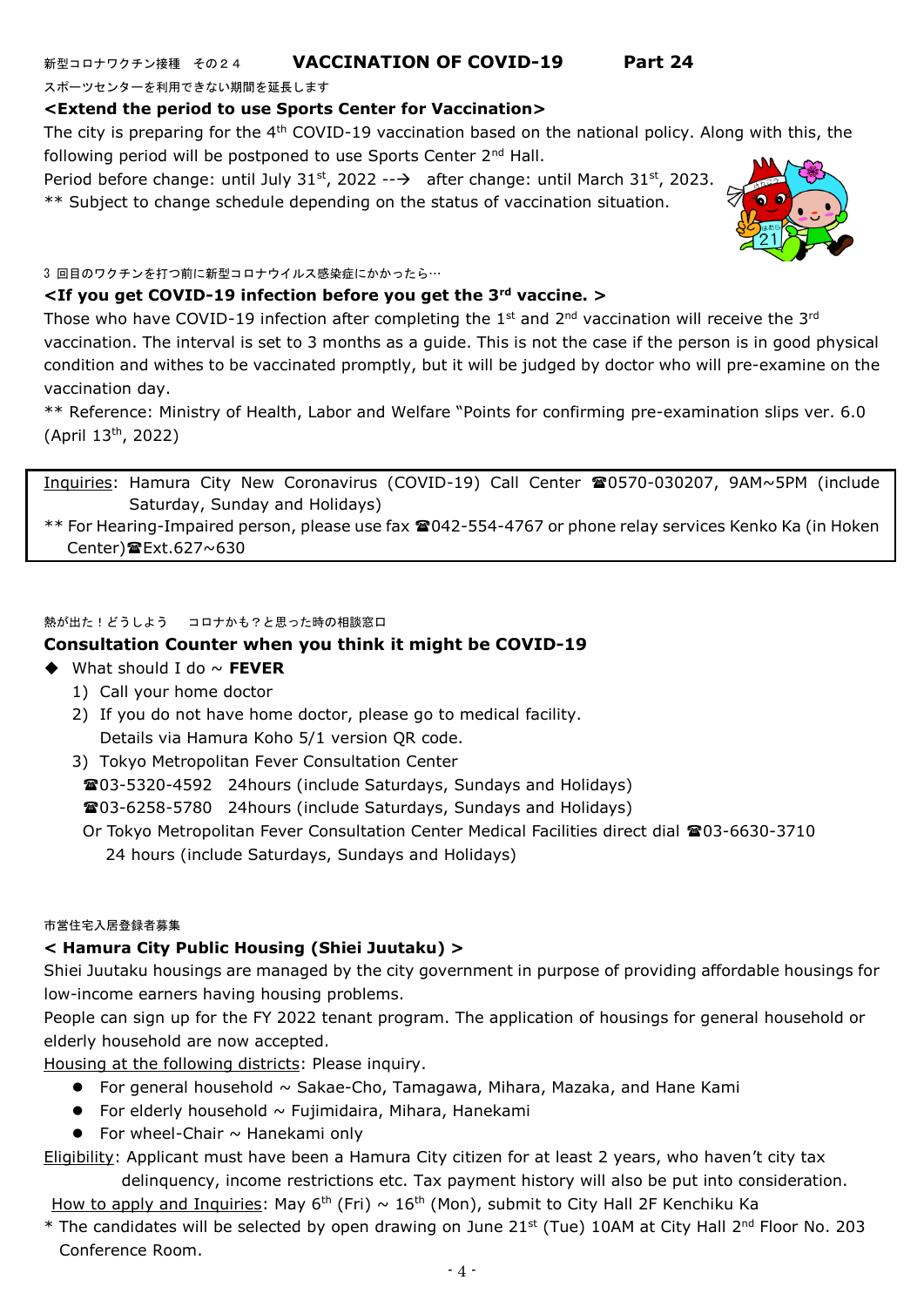Registration validity period: From the day of drawing to March  $31<sup>st</sup>$  (Fri), 2023. Application brochures distribution:

- \*\* Available Term: May 6<sup>th</sup> (Fri) ~ 16<sup>th</sup> (Mon)
- \*\* Locations: City Hall 1F Main Reception Desk, 2F Kenchiku Ka and the front desk of B1 Security Guard Room.

Inquiries: Kenchiku Ka, Ichi Kanri Kakari Ext.252

## **HEALTH**

#### 子宮頸がん予防接種のお知らせを送付します

## **< Notification of Cervical Cancer Vaccination >**

Since it became clear that the effectiveness of cervical cancer vaccination outweighs the risk of adverse reactions, government has decided to resume active recommendation from facial 2022 year.

## **[Fiscal 2022 Year Vaccination]**

Vaccination tickets were sent out in April for eligibility.

Eligibility: Females who are 12 years old (the 6<sup>th</sup> grade) to 16 years old (the 1<sup>st</sup> grade of high school), born between April 2<sup>nd</sup>, 2006  $\sim$  April 1<sup>st</sup>, 2011.

\*\* The standard vaccination period is the 1<sup>st</sup> year of Junior High School (13 years old this year).

Vaccination methods: Please make a reservation with designed medical institution with city and bring your Maternal and child health handbook, Questionnaire, Health insurance card, etc.

## **[Catch - UP Vaccination]**

Those who are eligibility can be vaccinated free of charge during period.

Eligibility: Female age 17~25 this year (born April 2<sup>nd</sup>, 1997 ~ April 1<sup>st</sup>, 2006)

Vaccination Period: April, 2022 ~ March 2025

Notice sending: May, 2022 (scheduled)

Vaccination Methods: Please make a reservation with designed medical institution with city and bring your maternal child health handbook, health insurance card, etc.

\*\* Please use the Questionnaire slip provide by the medical institution.

## **[About Cervical Cancer Vaccination]**

There are two types of vaccines that can be received at public expense, both can prevent infections of HPV type 16 and 18 which are prone to cervical cancer. They also prevent about 50  $\sim$  70% of the causes of cervical cancer.

The same vaccine will be inoculated total 3 times between 6 months  $\sim$  1 year.

\*\* Vaccination is not compulsory, please receive it if you wish to get the vaccination after confirming the effects and risks.

Inquiries: Kosodate Sodan Ka, Boshi Hoken. Sodan Kakari 雷Ext.697

#### 高齢者肺炎球菌ワクチン予防接種

## **< Pneumococcal Vaccination for Elderly >**

The pneumococcal vaccine was included in the vaccination schedule implemented by the City. Vaccinations for elderly residents at age 65, 70, 75, 80, 85, 90, 95, and 100 or older will be offered.

Eligibility: Hamura residents who have not received this vaccination who meet one of the following:

① will reach age 65, 70, 75, 80, 85, 90, 95, and 100 or older at year in which the vaccination is administered ② age 60 to younger than 65 as of the vaccination date and have any heart, kidney or respiratory disease, or immune dysfunction caused by AIDS. (patient ② must obtain a physician's certificate or present Physical Disability Certificate grade 1)

Subsidy Amount: ¥6,500

 Please pay by subtracting the subsidy amount from the vaccination cost at the medical institution counter (only once within the deadline)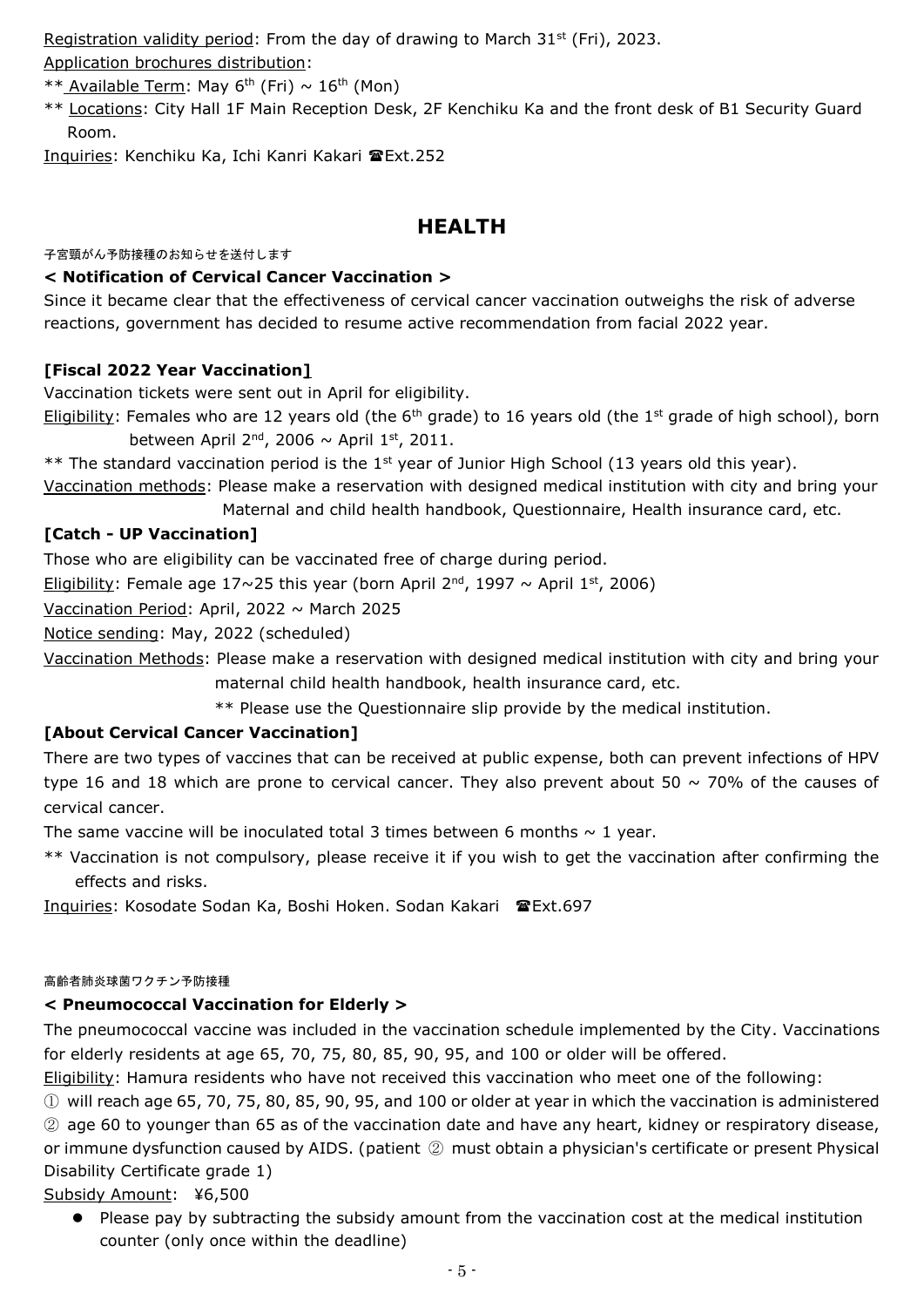Location: Designed Medical facilities in Hamura City (Please make a reservation call) Term: Till March 31th, 2023

Notes:

- If you inoculate at a medical institution other than the designated institution or after the period, you will be responsible for the full amount.
- Even if the vaccination ticket arrives, those who have been vaccinated in the past are not eligible.
- The vaccination subsidy ticket will be mailed to eligibility in late of April.
- For designated medical institutions, please see the vaccination subsidy ticket, city official website or contact us.
- In general, if you receive other vaccinations before or after COVID-19, please leave an internal of 14 days or more.

Inquiries: Kenko Ka (in Hoken Center) @Ext.623

## 6月は児童育成手当の年度切替え月

## ◆ **June is Switching Month for Child Support Allowance (Jidou Ikusei Teate)**

For new applicants, please submit 2021 income status less limit amount during May to process application procedure. If you are already qualifying in last year, please submit your current status till end of May. Eligibility: Household of a parent/guardian with child(ren) who turns 18 year old or younger in FY2022 or are

looking after the child on behalf of guardian. Eligibility is offered by any of the following conditions.

- Father or mother was deceased Parents are divorced Child was born out of wedlock
- ・Parent has severe disability that prevents him/her to be employed (issued with a mental disability certificate Shintai Shougaisha Techou grade 1~2)
- ・Child whose father or mother is life unknown
- ・Child is abandoned for over one year by father or mother
- ・Child is under DV protection order by father or mother
- ・Child whose father or mother has been detained for more than one year by law

Allowance Amount: ¥13,500 per child, monthly

## Requirement:

- 1) Copy of the family register of the applicant and child
- 2) Bank Passbook in the name of the applicant
- 3) Physical disability certificate or Ai no Techou
- 4) Identity verification documents. (Driving license, my number card, passport etc.)
- \*\* Other documents may be requires depending on the receiving requirements.

#### 児童育成手当(障害手当)

## ◆ **Special Child Support Allowance for Disabled Children (***Jidou Ikusei (Shougai )Teate***)**

Eligibility: Household of a parent/guardian with child(ren) under 20 years old with following disability Severe Disability: Mental disability or certificate (Shintai Shougaisha Techou) grade  $1~2$ , Intellectual Disability Certificate (Aino Techou) level  $1 \sim 3$  and Cerebral Palsy or Progressive muscular

atrophy

Light Disability: Mental disability or certificate (Shintai Shougaisha Techou) grade 3~4 and Intellectual Disability Certificate (Aino Techou) level 4.

| Income standard   | Tokyo Metropolitan<br>Within Income standard | Hamura City<br>Within Income Standard | Hamura City<br>Over Income Standard |  |
|-------------------|----------------------------------------------|---------------------------------------|-------------------------------------|--|
| Severe Disability | ¥15,500                                      | ¥13,500                               | Not applicable                      |  |
| Light Disability  | -                                            | ¥12,500                               | Not applicable                      |  |

\*depending on the disability and household income ※Multiple benefits cannot be received. \*Income standard is different with Tokyo Metropolitan and City system, please check in advance. Inquiries: Kosodate Sodan Ka, Teate. Josei Kakari TExt. 236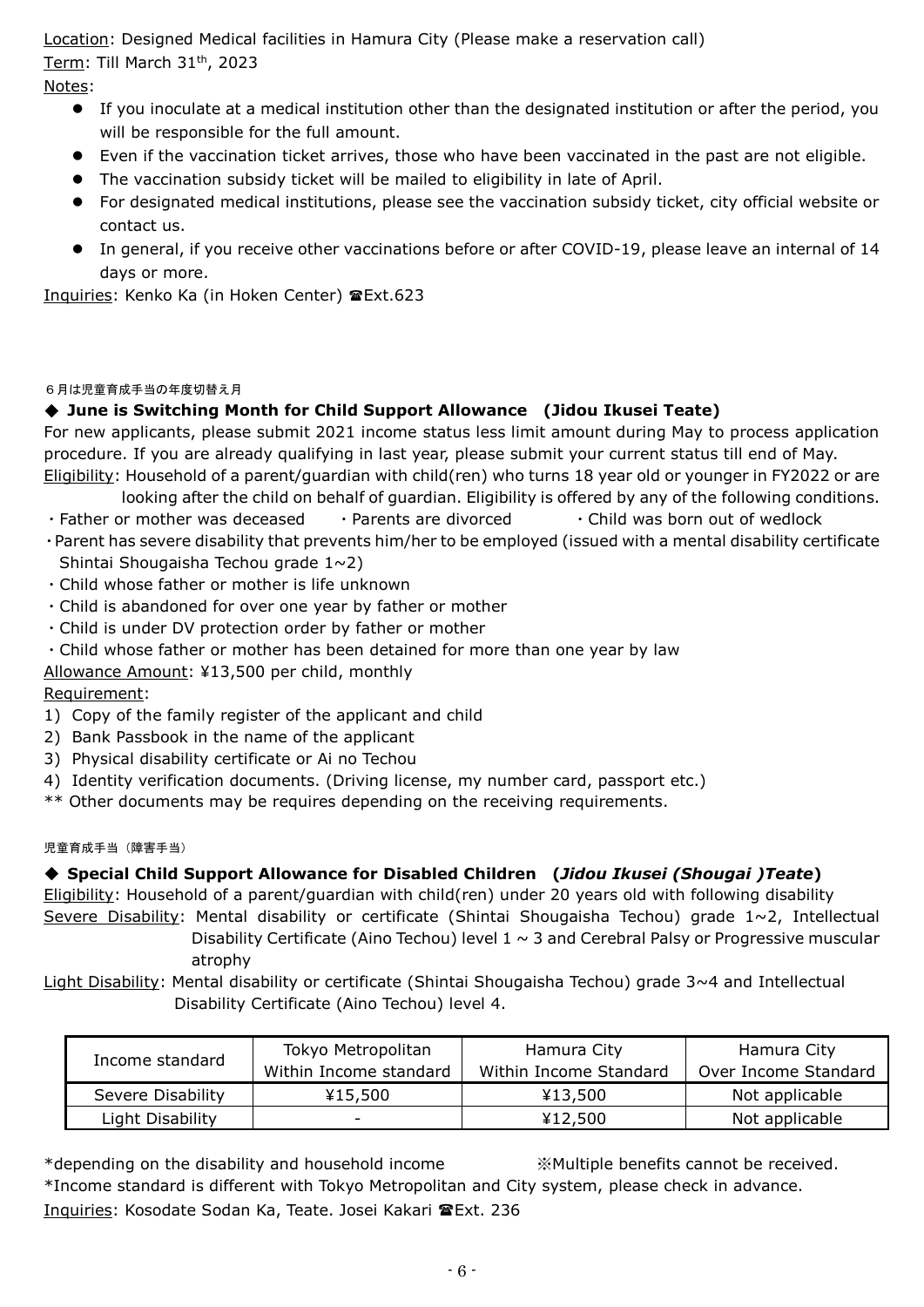## 動物愛護 **ANIMAL WELFARE**

飼い主のいない猫の不妊去勢手術費等を助成します

#### **<City will subsidize the cost of infertility castration surgery for CATS without owners>**

The city subsidizes part of the surgery costs to organizations that perform sterile castration surgery on cats without owners.

Eligibility: An organization that meets all of the following conditions.

- 1) An organization consisting of 3 or more people who carry out proper breeding prevention activities \*\*, including 2 or more adults.
- 2) The representative is Hamura citizen
- 3) Being an organization registered in the city.

Subsidy details: Infertility castration surgery costs for cats without owners (upper limit : ¥10,000 for female cats, ¥5,000 for male cats).

\*\* Proper breeding prevention activities: Activities to prevent the impact on the living environment such as pollution caused by unreasonable breeding of cats without owners in the city.

For details on how to register a group, please check the city official website.

Inquiries: Kankyo Hozen Ka TExt. 226

#### 税金 **TAX**

軽自動車税(種別割)納税通知書を5月上旬に送付します

## **< Light Vehicle Tax Notice sending out in Early of May>**

Light Vehicle Tax is imposed on the registered owner based on the ownership registration as of April  $1^{st}$ . Tax Notification for Light Vehicle (軽自動車税納税通知書) will be mailed to the applicable vehicle owners in early May. Light Vehicle Tax payment is accepted at designated financial institutions and at convenience stores (participating stores are listed on back side of the notification).If you need a receipt, please pay directly at these stores.

◆There is a tax exemption measure for light vehicles owner with disability. Application for the exemption must be filed before **May 31st (Tue)**. Those who were Light Vehicle Tax Exempt during last year need to file an application again only if the registered vehicle was replaced with an another vehicle. Any eligibility and further details to apply, please contact with City Hall Kazei Ka, Shiminzei-Kakari Inquiries: Kazei Ka, Shiminzei Kakari Ext.165

## 子育て **CHILDREN**

妊産婦オンライン相談(要予約)

## **<Pregnant woman Online Consultation (reservation required)>**

Please feel free to use online consultation with midwife.

Eligibility: Pregnant woman or raising children mother living in Hamura City (generally within one year after giving birth)

Date and Time: May 19th (Thu) 10AM~11AM

Inquiries: Kosodate Sodan Ka, Boshi Hoken. Sodan Kakari (in Hoken Center) @Ext. 692

#### 1 歳児教室「1 歳ちゃん♪ 集まれ~!」

## **< The 1 Year-Old and Parent Get-Together Group >**

The "Happy" Kosodate Chiiki Houkatsu Center (Regional Family Support Center) will hold a get-together for fun class geared toward 1 year old kids and their parents. They will offer tips on how to stop breast feeding or about safety, and the child can play with other children.

Date: May 24<sup>th</sup> (Tue), from 9:30AM  $\sim$  11AM Location: Hoken (Health) Center

Capacity: First 8 (in order of application) Priority for applicants of the  $1<sup>st</sup>$  time to participate

\*\* Admission are not allowed for Siblings of participating child.

Things to Bring: Boshi Kenkou Techou (Maternal Handbook), Bath Towel and Beverage

Application and Inquiries: Starting from May 6<sup>th</sup> (Fri) 9AM~, please call or come directly to Kosodate Sodan

Ka, Sodan Kakari Ext. 692 (Please call in advance.)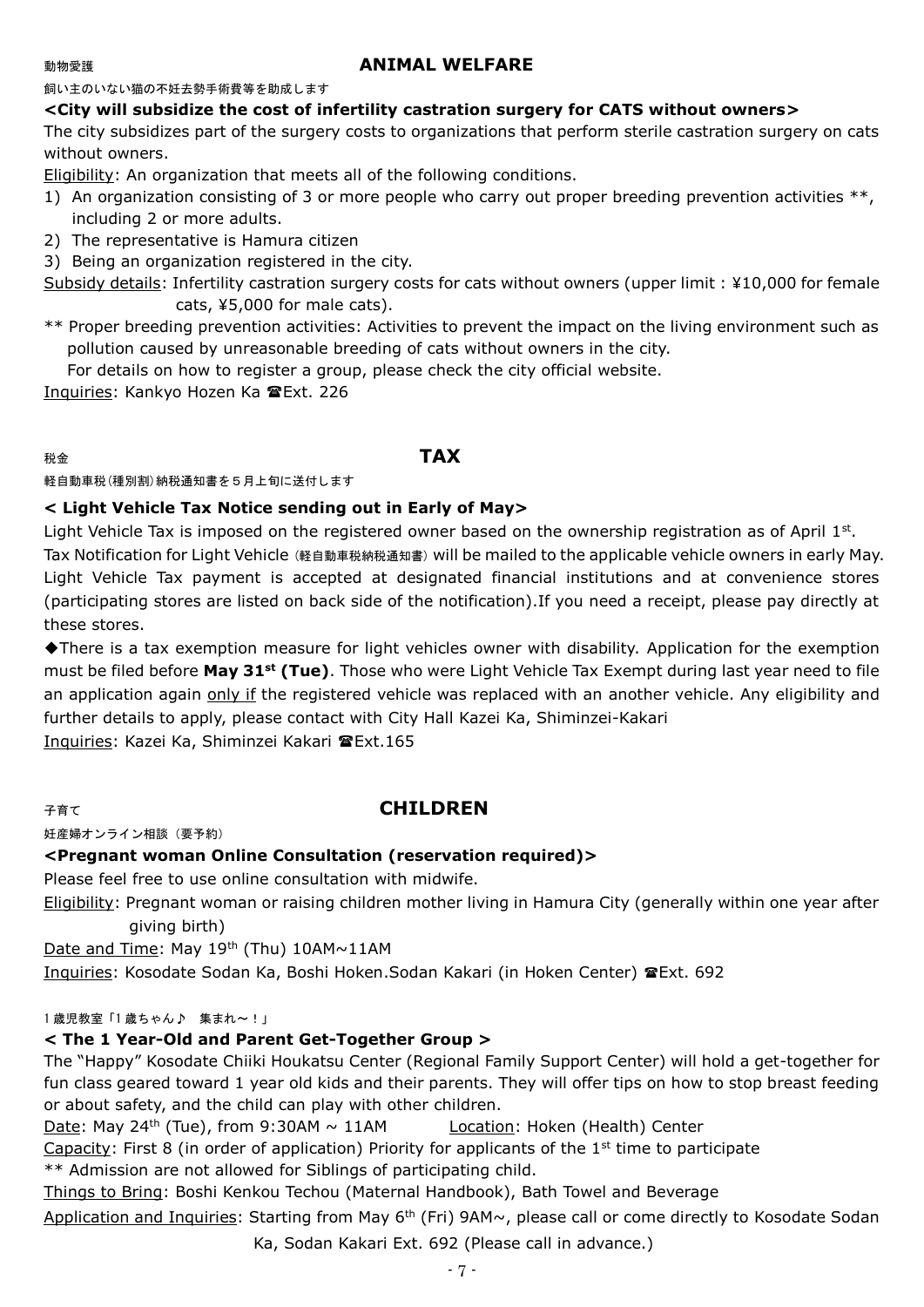## **< Chatting Place for Parents >** おしゃべり場 「子どもとのあそび」

This month's topic is "Play with Children". Child Care Volunteers will attend your children during the event. Please feel free to join and share some thoughts and tips for child rearing. Child care volunteers will look after your children during this gathering.

Every month  $1^{st} \sim$  End of Month 9AM $\sim$  Noon while counselor is available hours

| Place & Date: Central Children Center - Tue, Thu & Sat | Inquiries: Kodomo Katei Shien Center |
|--------------------------------------------------------|--------------------------------------|
| East Children Center - Tue, Fri & Sun                  | ☎042-578-2882                        |
| West Children Center - Mon, Wed & Fri                  |                                      |

#### ■「ちょこっと広場」を利用してください

## **< "Chokotto Hiroba" Consultation Services- Require Reservation >**

The Child Rearing Consultation Service offered by Clinical Psychologists assigned from Hamura City Child and Family Support Center (Kodomo Katei Shien Center), "Chokotto Hiroba" are offered to city citizens.

Please feel free to visit to talk about your child's psychological development, parent's mental stress and etc. In addition to the general consultation, they provide more detailed consultation about the various matters related to the growth by addressing the specific needs of your child.

◆Consultation for Emotional Wellbeing of Your Child ~ "Kokoro No Soudan"

| <b>Date and Time</b>                       | Capacity                                               | Location |  |
|--------------------------------------------|--------------------------------------------------------|----------|--|
| May 20 <sup>th</sup> (Fri) 10AM 211AM      | Each One (in application order)   West Children Center |          |  |
| aldwe Canaultatian - NCwaash thananist - " |                                                        |          |  |

## $\blacklozenge$  Speaking Consultation  $\sim$  "Speech therapist"

A speech therapist is available for professional consultation on language at Hoken Center  $**$  May Dates: May 13<sup>th</sup> (Fri) and 23<sup>rd</sup> (Mon)

| <b>Date and Time</b>                  | Capacity                        | Location    |  |
|---------------------------------------|---------------------------------|-------------|--|
| May $13^{th}$ (Fri) / $23^{rd}$ (Mon) |                                 |             |  |
| $(D)$ 9:30AM<br>③ 1:15PM              | Each One (in application order) | Hoken Ceter |  |
| 2 10:45AM<br>4 2:30PM                 |                                 |             |  |

Each consultation is scheduled to be held annually on the city's official website.

Inquiries: Kosodate Sodan Ka, Boshi Hoken.Sodan Kakari (Hoken Center) Ext. 694

#### ひとり親家庭ホームヘルプサービス事業

## **< Household Chore Assistance for Single Parent Family >**

The city offers household chore assistance for single parent families who struggle to maintain their daily household chores. A "home helper" will be dispatched to help with these tasks when the parent is unable to offer functional childcare or the management of household routines.

Eligibility: 1) Those who have been a single parent family for less than 2 years.

- 2) The child is preschool age
- 3) The parent or the child of compulsory education age is injured or ill

\* Prior consultation is required to receive assistance. Please ask for details.

"Home Helper" Duties: Childcare and all house works.

Hours: 1 dispatch per day for each household, for 2 to 8 hours, up to 12 times a month Inquiries: Kosodate Sodan Ka, Kodomo Katei Shien Center Kakari, TExt. 239

## 図書館 **LIBRARY 042-554-2280**

■ 図書館ボランティアで活動しませんか

#### **< Recruitment of Library Volunteers>**

Various volunteer circles are active in Hamura City Library.

- If you are interested, please contact.
- Library Close Day: May  $17<sup>th</sup>$  (Tue)

Inquiries: Library 2042-554-2280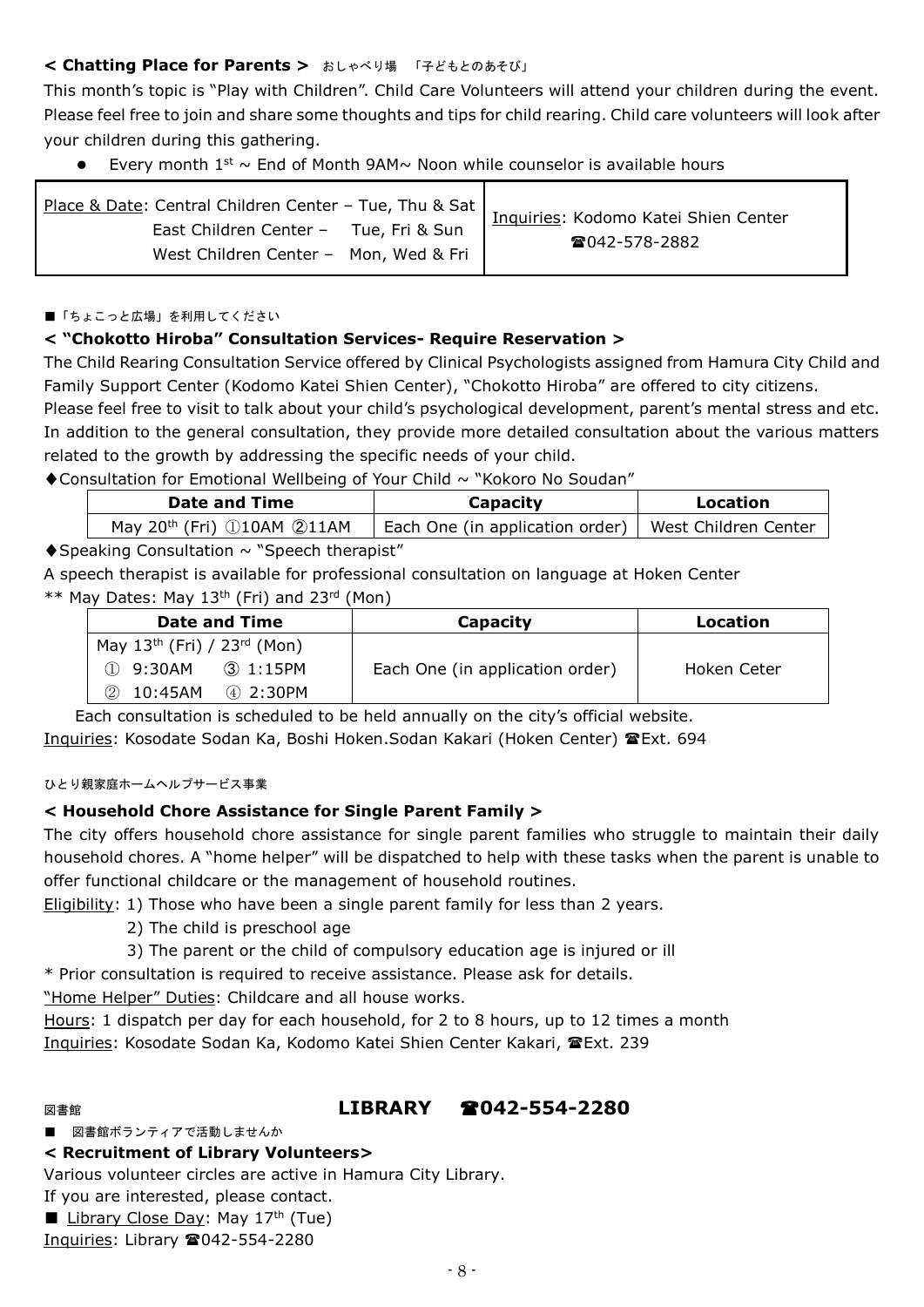#### 令和4年5月都営住宅入居者募集

### **<TOKYO METROPOLITAN PUBLIC HOUSING "Toei Juutaku" May 2022>**

(Toei Juutaku housings are managed by the Tokyo Metropolitan government in purpose of providing affordable housings for low-income earners.)

Availabilities for this application period are for the following household types;

 $\star$  family unit (general) 2600 units  $\star$  family unit (young parent) 750 units

 $\star$  Houses that people died of illness 357 units

Application: The completed application form must reach Shibuya Post office by mail before

#### **May 20th (Fri)**.

\*Tenants will be selected by 9:30AM  $\sim$  11AM drawing on June 28<sup>th</sup> (Tue) held at the TMG Office No.2 Building, 1F Hall

Brochure with application form (in Japanese) is available during May 6<sup>th</sup> (Fri)  $\sim 16$ <sup>th</sup> (Mon).

Locations for Brochure Handout: Toshi Keikaku Ka (city hall 2<sup>nd</sup> Fl.), City Hall 1<sup>st</sup> FL Reception and B1 Security Guard Room

There are applicant eligibility qualifications regarding income level, period of resident registration history, etc. For details, please refer to the application brochure.

Inquiries: Tokyoto Juutaku Kyoukyuu Kousha, Toei Jyuutaku Boshuu Center (JKK Tokyo Application Center) May  $6^{th}$  (Fri) ~ 20<sup>th</sup> (Fri)  $\approx 0570$ -010-810 / other times  $\approx 03$ -3498-8894 \*weekdays only.

スポーツセンター

## **SPORTS CENTER 042-555-0033**

#### **< The 62th Field Golf Tournament >** 第62回フィールドゴルフ大会

Date & Time: May 28<sup>th</sup> (Sat), 9:30AM~Noon (If it rains, event will be cancelled.)

Eligibility: Hamura residents and workers

Capacity: First 54 (in order of application) Fee: ¥200 (pay at site)

Location: Fujimi Park Ground

Things to bring: Golf club, balls, beverages, mask and health control check sheet.

Host: Hamura City Board of Education and Suport Suishin Iin Kyougikai

How to apply and Inquires: During May  $10^{th}$  (Tue)  $\sim 22^{nd}$  (Sun) 9AM~5PM, please call, fax, e-mail or visit the Sports Center (exclude Mondays) and provide your address (or working place), name

 $(furi<sub>an</sub>)$ , date of birth, phone number,  $(2042 - 555 - 0033)$ , Fax  $(2042 - 554 - 9974)$ .

Email: s705005@city.hamura.tokyo.jp

- \* It is not allowed to apply on the event day
- \* Please wear mask during event for countermeasures of COVID-19 prevention
- \* [Health Control Check Sheets] are distributed in Sports Center or you may download from city official website.

#### フレッシュランド西多摩 **FRESHLAND NISHITAMA 042-570-2626**

## **< Opening Hours during Golden Week (the first week of May) >**

We will be on regular schedule for the Golden Week May 3<sup>rd</sup> (Tue) ~ 5<sup>th</sup> (Thu)

#### **< Freshland Nishitama Children's Day Gift >**

Child visitors, the  $3^{rd}$  grade of elementary school students or younger, will get a gift on the Children's Day, May  $5<sup>th</sup>$  (Thu)!

#### **< Shoubu-yu (Iris Bath) at Freshland Nishitama >**

You can enjoy this traditional custom to have fresh iris leaves in hot bath at on May5<sup>th</sup> (Thu). Inquiries: Freshland Nishitama 2042-570-2626